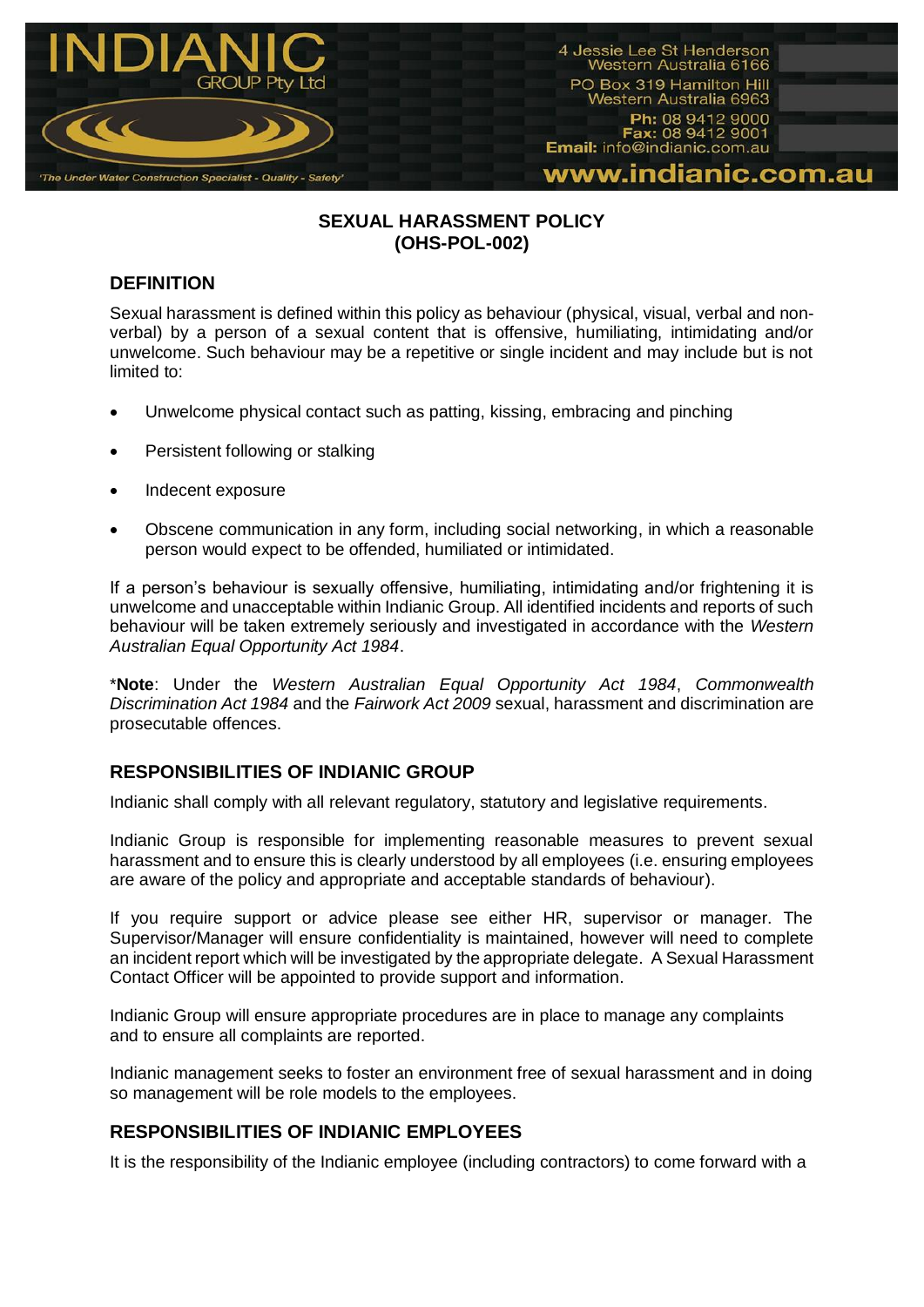## **SEXUAL HARASSMENT POLICY (OHS-POL-002)**

complaint within 24 hours of the incident occurring.

- To not participate in or encourage sexual harassment or discrimination against any person;
- If a person advises you that your behaviour is inappropriate, stop immediately and apologies;
- Be mindful of how your behaviour is interpreted;
- Respect each individual's choice, views and sexual orientation.

## **COMPLAINT PROCEDURE**

All reports of sexual harassment will be taken seriously and confidentially.

If an employee believes they are being sexually harassed, Indianic Group encourages the employee to advise the offender (in writing or verbally) that the behaviour is offensive and to stop immediately.

If the situation is not resolved through these means, the employee should advise the Indianic Sexual Harassment Contact Officer.

All reports of sexual harassment will be quickly and thoroughly investigated with both parties through informal discussions initially which, if required, will progress to formal meetings for resolution.

All formal meetings will include the General Manager and Sexual Harassment Contact Officer.

The Indianic Sexual Harassment Contact Officer will seek to ensure that all persons are treated fairly and are not victimised or threatened in any way through the resolution process.

On completion of the procedure, if the person(s) accused of sexual harassment is found to have harassed the complainant, appropriate disciplinary actions will be implemented.

## **IMPLEMENTATION**

The Indianic Sexual Harassment Contact Officer will be appointed to:

- Advise employees on what sexual harassment is, how to avoid such incidents and employees rights and responsibilities in relation to harassment;
- Provide employees with access to resources (i.e. pamphlets) on sexual harassment; and
- Ensure all employees are aware of the Indianic Sexual Harassment Policy;
- Managers and Supervisors shall maintain appropriate written records of complaints made and any actions taken.

An informal discussion will be initiated with both parties and the Sexual Harassment Contact Officer as an independent third party. If the informal process does not provide a resolution, a formal meeting with both parties, the Sexual Harassment Contact Officer and the General Manager will be initiated.